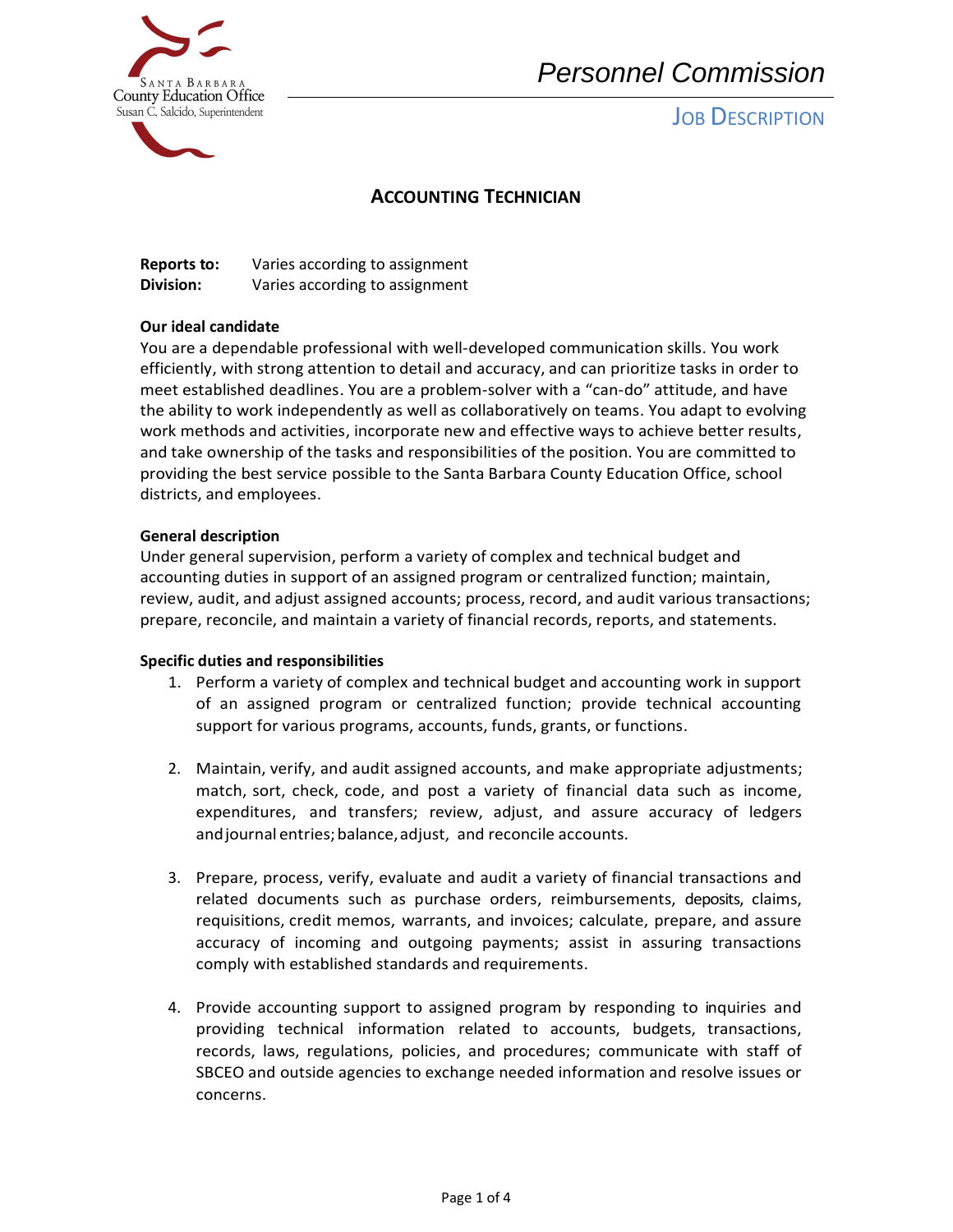

**JOB DESCRIPTION** 



## **ACCOUNTING TECHNICIAN**

- 5. Research, compile, prepare, verify and revise financial data related to assigned accounts and activities; prepare and maintain a variety of auditable financial records, reports, statements and files related to accounts, income, expenditures, funds, budgets and assigned activities.
- 6. Distribute, receive, process, audit, and evaluate a variety of forms, such as time sheets, invoices, and reimbursement claims; compare and reconcile forms, statements, records, reports and other financial documents; identify errors, make corrections, and resolve discrepancies.
- 7. Process accounts payable as assigned; prepare, audit, and code invoices for payments; assure accuracy and completeness of invoices; verify invoices and match with purchase orders and other documents; maintain contact with vendors to modify and clarify invoices and resolve discrepancies.
- 8. Perform a variety of duties related to purchasing materials, equipment, and supplies for an assigned program as required, including researching cost and availability of items; ordering, receiving, storing, and distributing supplies and equipment; coordinating with vendors on item specifications, delivery issues, price, and returns; and monitoring and maintaining adequate inventory levels of supplies and equipment.
- 9. Use a variety of software programs and databases to: establish and maintain records and files; initiate queries, develop spreadsheets, and generate a variety of computerized reports and statements; assure accuracy of input and output data.
- 10. Calculate, prepare, and revise budgetary data as directed; monitor funds for income and expenditures; assist in assuring expenditures comply with established requirements; provide recommendations concerning budget preparation, development, revisions, and amendments; prepare and review budget actions; assure availability of funds.
- 11. Maintain fiscal calendars and timelines as required; assist in assuring mandated reports, records and data are completed and submitted to appropriate agency or staff according to established timelines; provide technical support with year-end closing, new fiscal year and related financial functions.
- 12. May serve as leadworker over Accounting Assistants.
- 13. Perform related duties as assigned.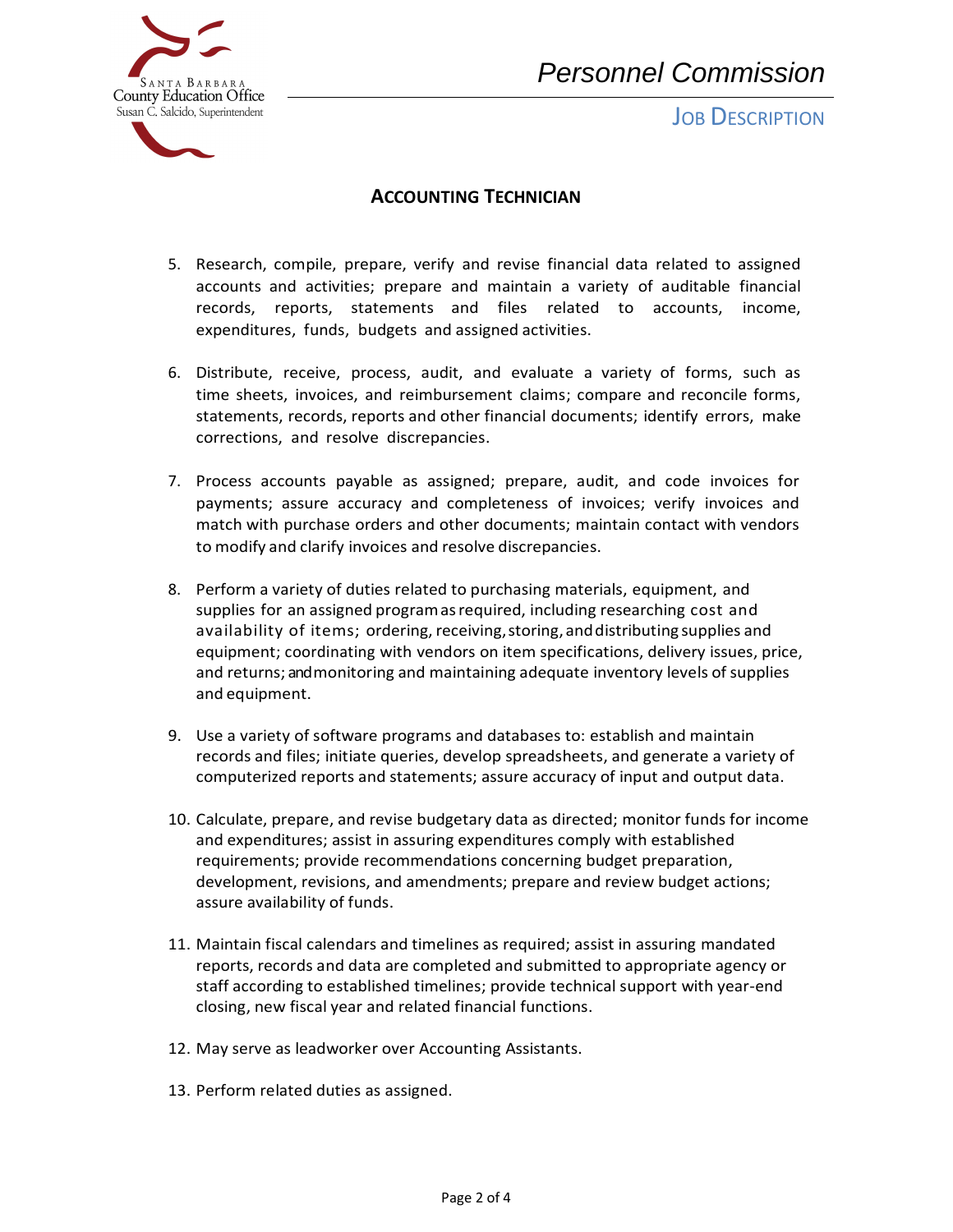

# *Personnel Commission*

## **JOB DESCRIPTION**

## **ACCOUNTING TECHNICIAN**

#### **Requirements**

 Education: Possession of an associate's degree in accounting, business, or related field preferred.

 Experience: Three years of experience performing clerical accounting or bookkeeping duties. Experience in a public sector or public school setting is preferred.

#### **Knowledge of:**

- Methods, procedures and terminology used in technical accounting
- Financial record-keeping practices
- General accounting and business functions of an educational organization
- Policies and objectives of assigned programs and activities
- Arithmetic, including percentages and fractions
- Modern office practices, procedures, and equipment
- Standard office productivity software applications
- Databases and enterprise financial systems
- Correct English usage, grammar, spelling, punctuation and vocabulary
- Telephone and email etiquette

#### **Ability to:**

- Learn, interpret, apply, and explain laws, codes, rules, regulations, policies, and procedures
- Learn methods, procedures, and terminology used in grant accounting
- Work with speed and accuracy
- Make accurate arithmetical computations
- Use and achieve proficiency with a variety of computerized accounting, enterprise, and other software programs
- Understand and follow oral and written directions
- Communicate effectively both orally and in writing
- Establish and maintain effective working relationships with others
- Meet schedules and deadlines
- Maintain confidentiality of files and other sensitive materials

### **Licenses and certificates**

Some positions in this classification may require possession of a valid California driver's license. Occasional local travel may be required.